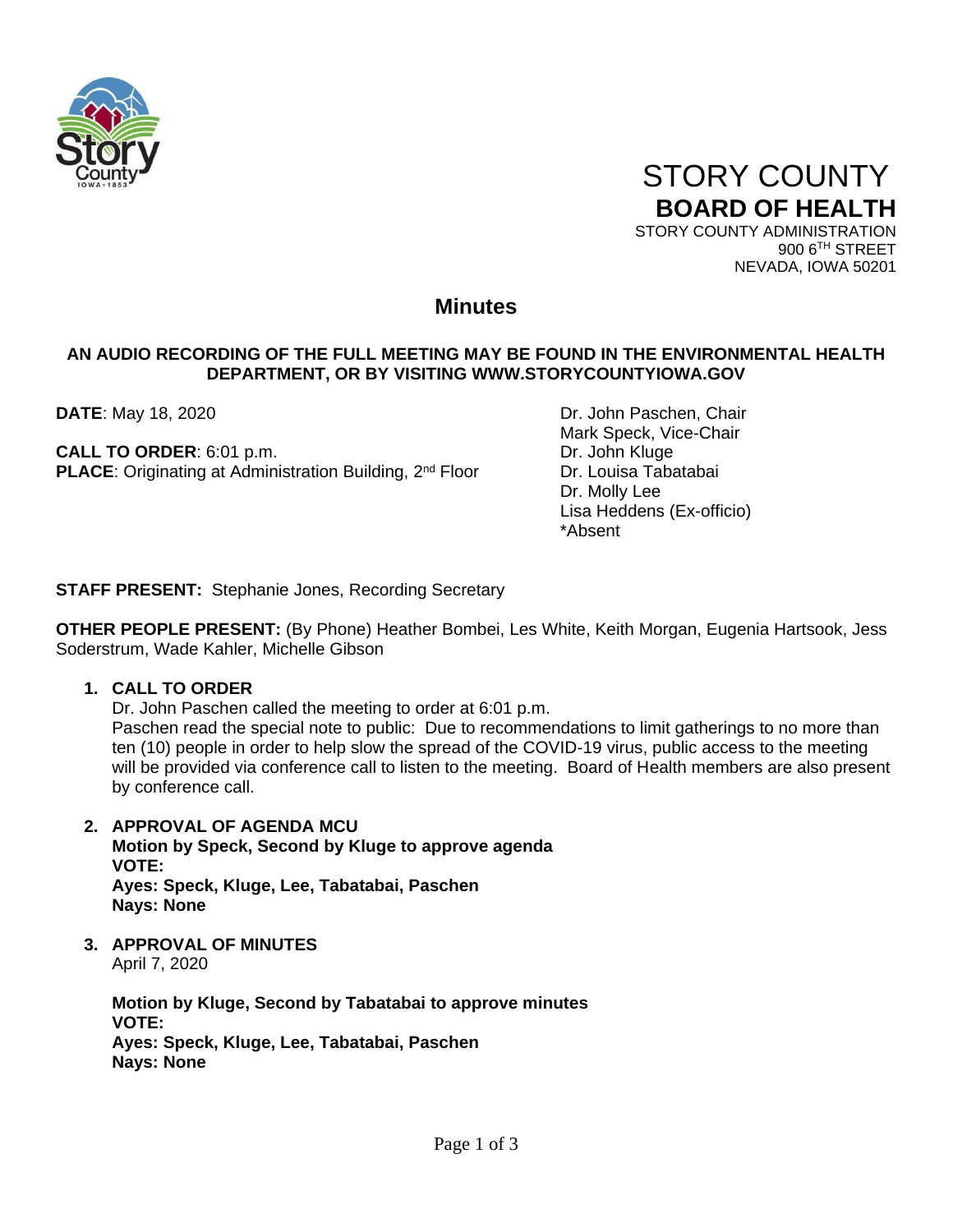

 STORY COUNTY **BOARD OF HEALTH** STORY COUNTY ADMINISTRATION 900 6TH STREET

NEVADA, IOWA 50201

**4. APPROVAL OF CONSENT AGENDA**

**Motion by Kluge, Second by Lee to approve the consent agenda items consisting of: Reopening Guidance For County Offices, COVID-19 Face Covering Policy, COVID-19 Daily Self-Checklist, Updated Wellness Policy. VOTE: Ayes: Speck, Kluge, Lee, Tabatabai, Paschen Nays: None**

**5. PUBLIC FORUM**

None

# **6. ADDITIONAL ITEMS:**

# **COVID-19 Update**

Les White provided data and updated that the current number of COVID-19 positive cases in the county is at 79. Currently there are two hospitalized, and there has been one death. White stated that there has been one assisted living with some positive cases, but other than that, there are no areas that are considered hot spots in the county**.** White also briefly provided information on the following: positive case numbers for the counties bordering Story County, TestIowa, Pediatric Multisystem Inflammatory Syndrome (PMIS), serology testing, and changes with contact tracing. Testing is still somewhat limited in Story County and individuals can use TestIowa with the closest location being in Des Moines.

Discussion took place on the following:

- COVID-19 related hospitalizations and how long hospitalization is typically needed.
- Nursing homes and assisted living facilities.
- Contact tracing.
- The challenge healthcare providers have with obtaining N95 masks.
- ISU students coming back- creating a possible surge and plans being made for fall.
- Common symptoms in patients that have been hospitalized with COVID-19.
- N95 masks vs cloth masks vs surgical masks.

# **Guidance from Board of Health For Mitigating COVID-19 Risk When Story County Fair Opens**

Paschen stated this item was brought to the attention of the board by Les White. Advice is being requested by the individuals in charge of the Story County Fair.

Jess Soderstrum, Story County Extension 4-H Youth Coordinator, stated that she is interested in information and input regarding how exhibits can be judged safely. She provided information about how the judging process takes place. Discussion took place about requiring personal protective equipment and who would provide masks and sanitizing stations. Paschen stated that it would be important for everyone